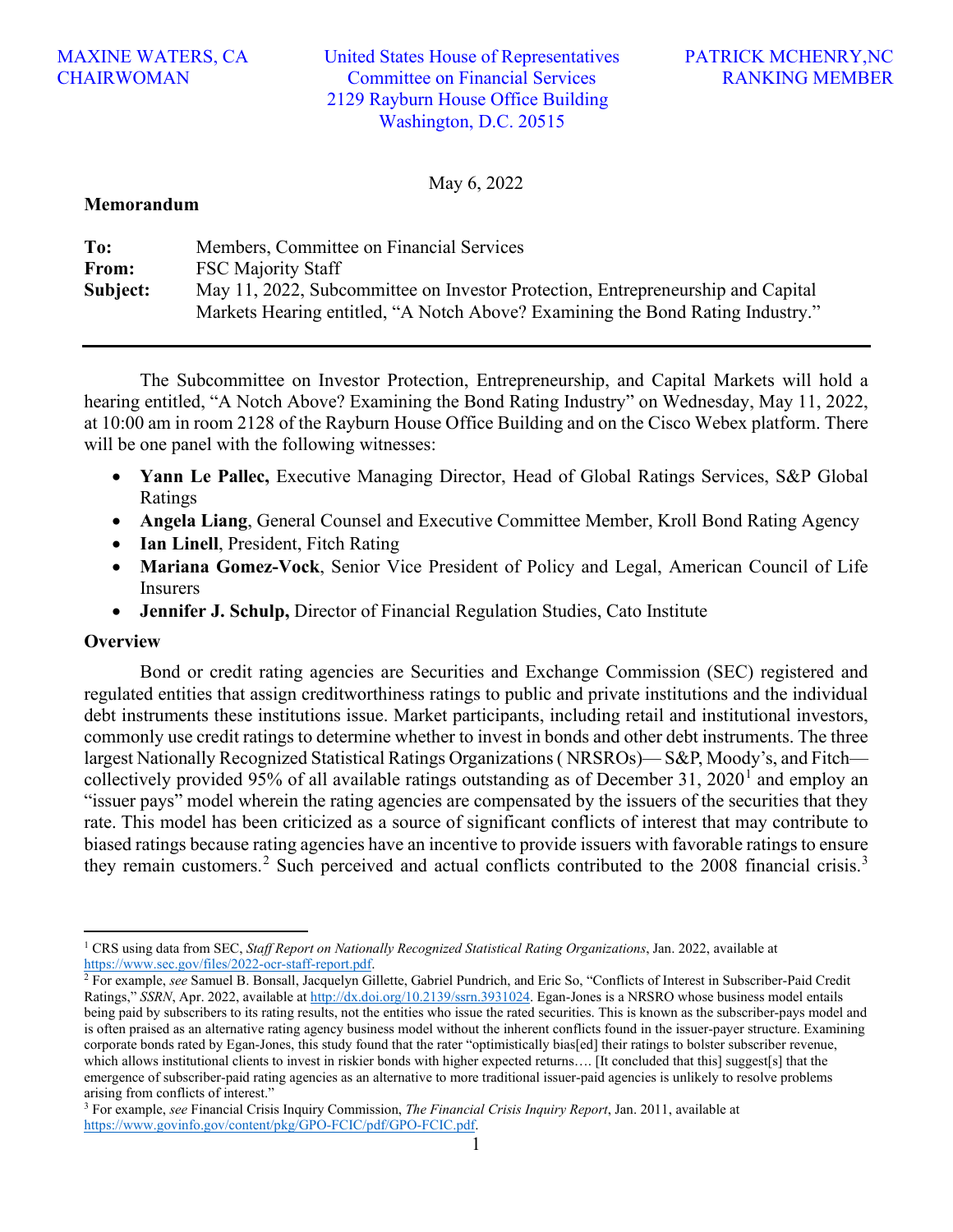Congress has also enacted legislation to address some of these conflicts and increase the number of rating agencies by expanding NRSRO eligibility.[4](#page-1-0)

Overseen by the SEC's Office of Credit Ratings, NRSROs are statutorily subject to, among other things: (1) various reporting and examination requirements; (2) required disclosure of their ratings methodology; (3) requirements that their analysts pass qualifying examinations; (4) potential deregistration by the SEC; and, (5) prohibitions on engaging in certain unfair, coercive, or abusive practices to the extent they are practiced with an anticompetitive effect. [5](#page-1-1) NRSROs are also subject to rules on managing certain conflicts of interest and rules that provide outright prohibitions on other conflict of interest scenarios.<sup>[6](#page-1-2)</sup>

## **The S&P Proposal**

In December 2021, S&P published a request for comment regarding its proposed methodology for analyzing the risk-based capital (RBC) adequacy of insurers and reinsurers ("S&P Proposal"), including a controversial proposal for how it would use the ratings from other NRSROs of securities owned by insurers and reinsurers.<sup>[7](#page-1-3)</sup> In general, when providing ratings for insurance companies, S&P analyzes the credit risk (i.e., risk of default) by reviewing the individual risks of the assets owned by the insurer, including bonds, loans, credit derivatives, mortgages, and counterparty credit exposure relating to reinsurance contracts, deposits, and over-the-counter derivative contracts.

When an NRSRO is contracted to perform an analysis of a pool of securities or, for example an insurance or reinsurance company, it may incorporate the ratings other NRSROs assigned to the underlying assets into its own analysis of the pool's risk profile. Notching is a practice in which an NRSRO marks up or down those individual credit ratings by other bond rating agencies. SEC Rule 17g-6(a)(4) generally prohibits notching when it is engaged in for an anticompetitive purpose.<sup>[8](#page-1-4)</sup> The rule reads:

"A [NRSRO] is prohibited from engaging in any of the following unfair, coercive, or abusive practices... Issuing or threatening to issue a lower credit rating, lowering or threatening to lower an existing credit rating, refusing to issue a credit rating, or withdrawing or threatening to withdraw a credit rating, with respect to securities or money market instruments issued by an asset pool or as part of any asset-backed securities transaction, unless all or a portion of the assets within such pool or part of such transaction also are rated by the nationally recognized statistical rating organization, where such practice is engaged in by the nationally recognized statistical rating organization for an anticompetitive purpose."

Under the S&P Proposal, an insurer's assets rated by other NRSROs would be assigned lower credit ratings (that is, notched down) using a multi-step process:<sup>[9,](#page-1-5)[10](#page-1-6)</sup>

If S&P has an existing rating or alternative method to determine the rating, the model will use those ratings and methods.

<span id="page-1-0"></span><sup>4</sup> Notable examples include the Credit Rating Agency Reform Act (P.L. 109-291) and the Dodd-Frank Wall Street Reform and Consumer Protection Act (Dodd-Frank Act; P.L. 111-203).<br><sup>5</sup> *See* generally, SEC, "Updated Investor Bulletin: The ABCs of Credit Ratings," available a[t https://www.investor.gov/introduction-](https://www.investor.gov/introduction-investing/general-resources/news-alerts/alerts-bulletins/investor-bulletins/updated-8)

<span id="page-1-1"></span>[investing/general-resources/news-alerts/alerts-bulletins/investor-bulletins/updated-8](https://www.investor.gov/introduction-investing/general-resources/news-alerts/alerts-bulletins/investor-bulletins/updated-8) (Accessed May 6, 2022).  $6$  *Id.* 

<span id="page-1-3"></span><span id="page-1-2"></span><sup>7</sup> S&P Global Ratings, *Request For Comment: Insurer Risk-Based Capital Adequacy--Methodology and Assumptions*, December 2, 2021, a[t https://www.spglobal.com/ratings/en/research/articles/211206-criteria-insurance-general-request-for-comment-insurer-risk-based](https://www.spglobal.com/ratings/en/research/articles/211206-criteria-insurance-general-request-for-comment-insurer-risk-based-capital-adequacy-methodology-and-assum-12155699)capital-adequacy-methodology-and-assum-12155699 (hereinafter S&P, *Request for Comment*). 8 17 C.F.R. § 240.17g-6.

<span id="page-1-4"></span>

<span id="page-1-6"></span><span id="page-1-5"></span><sup>9</sup> National Association of Insurance Commissioners, *NAIC Shares Letters with Congress Regarding S&P Global's Proposed Capital Model*, Mar. 9, 2022, available at [https://content.naic.org/article/naic-shares-letters-congress-regarding-sp-globals-proposed-capital-model.](https://content.naic.org/article/naic-shares-letters-congress-regarding-sp-globals-proposed-capital-model) 10 S&P, *Request for Comment*, Paragraph 70.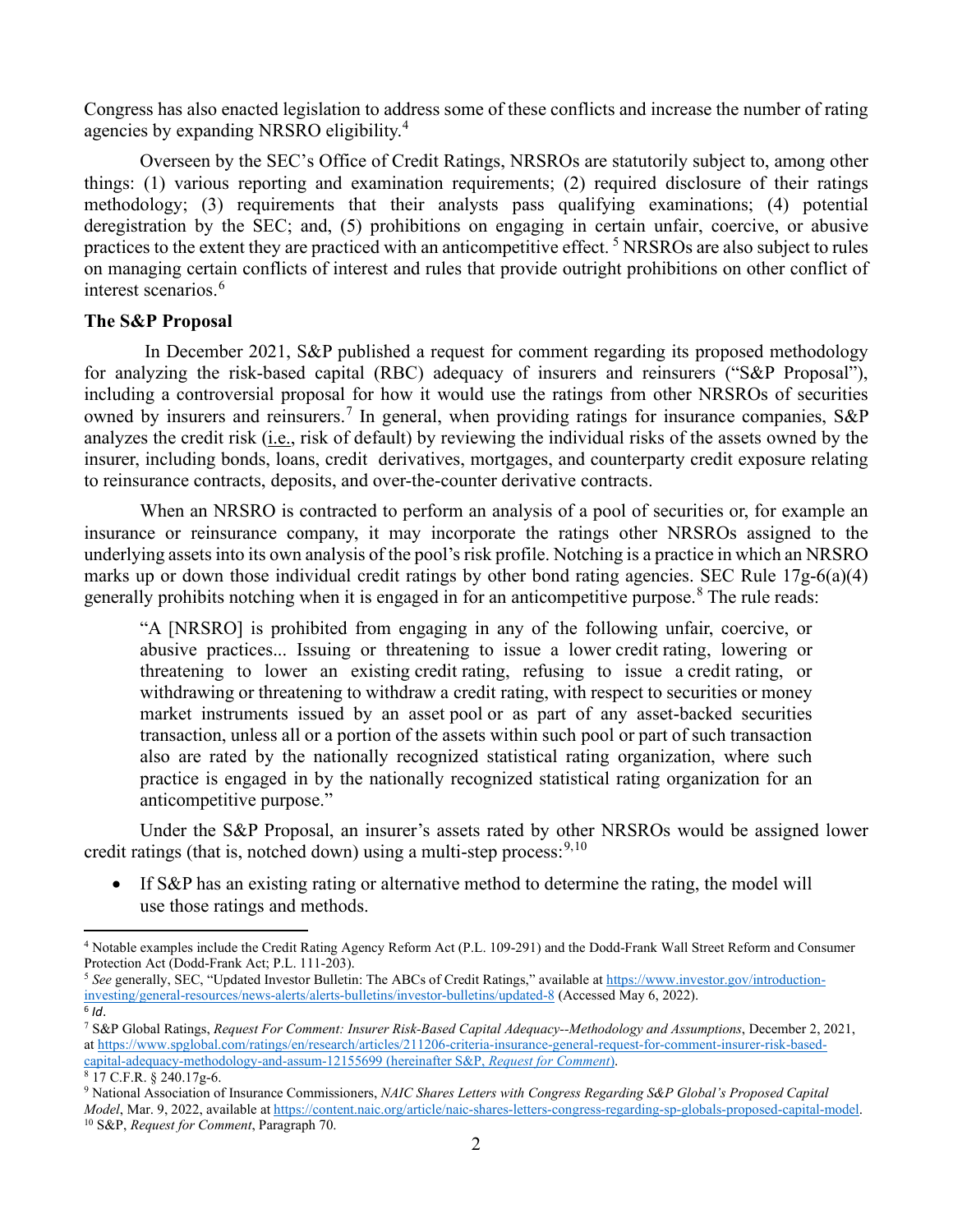- Absent internal ratings and methods, S&P would apply mapping<sup>[11](#page-2-0)</sup> criteria on other NRSROs' ratings (if mapped) to determine the input rating.
- S&P would apply assumptions based on certain economic risk groupings for unrated securities other than structured finance instruments.
- For unrated structured finance instruments,  $S\&P$  assumes a CCC rating<sup>[12](#page-2-1)</sup> corresponding to the most junior tranches of a securitization.<sup>[13](#page-2-2)</sup>
- If a rating cannot be determined by previous steps and S&P determines that a bond or a loan faces non-payment risk, it would assume a CCC rating for the asset.

Regarding mapping, as mentioned in the second bullet above, S&P specifies the following in the new proposal: $^{14}$  $^{14}$  $^{14}$ 

> Suppose we have determined that a mapping is possible for a CRA (see our criteria for mapping a third party's internal credit scoring system). In that case, we may determine the corresponding rating input by applying the statistical analysis described in step 3 of our mapping criteria to the credit rating scale of the other CRA. All CRAs are eligible for consideration when assessing the underlying rating input. We have completed a mapping of Moody's and Fitch ratings in the scope of this section as of the date of publication. When we apply the criteria relating to other CRAs, we look to the longterm Moody's or Fitch issue rating and apply the following adjustments:

- Corporate and government ratings: We lower the rating by one notch for investment-grade ratings and by two notches for speculative-grade ratings to determine the rating input. When both CRAs rate the issue, we use the lowest of all the notched ratings.
- Structured finance ratings: We lower the rating, in general, by three notches if it is rated by only one of the two CRAs. When both CRAs rate the issue, we may lower the lowest rating by two notches.

Under S&P's Proposal, although all NRSROs are eligible for consideration, S&P plans to only apply the mapping of Moody's and Fitch (with some downward adjustments for RBC calculations) at the time the when the Proposal was released. The Proposal does not specify the reasons why S&P plans to notch down so significantly the ratings of its medium- and small-size competitors. This has led some NRSROs to interpret the Proposal to mean that S&P intends to not accept the ratings of some of S&P competitors. For example, KBRA (*aka* Kroll Bond Rating Agency), one of the NRSROs whose ratings are not mentioned in the Proposal, interpreted the Proposal as follows:<sup>[15](#page-2-4)</sup>

> [T]o the extent an insurance company holds a security rated by S&P, that rating will be taken at face value when S&P calculates the insurance company's capital charge associated with such security; (2) if the security is rated by Moody's and/or Fitch, the rating will be lowered one to three notches; and (3) if the security is rated

<span id="page-2-0"></span><sup>&</sup>lt;sup>11</sup> *Ratings mapping* is essentially creating a table or a schedule that shows the correspondence of ratings between two (or more) rating agencies based on likelihood of credit loss. For example, the table would show that an "Aa1" rating by Moody's correspondence to an "AA+" rating issued by S&P Ratings.

<span id="page-2-1"></span><sup>&</sup>lt;sup>12</sup> A "CCC" rating by S&P signals a "below investment grade", "non-investment grade," or "speculative-grade" and assumes "very vulnerable" financial condition of the issuer. For bonds, a S&P rating of CCC are known as junk bonds.

<span id="page-2-2"></span><sup>13</sup> S&P, *Request for Comment*, Table 38. 14 *Id.* at Paragraph 187.

<span id="page-2-4"></span><span id="page-2-3"></span><sup>15</sup> KBRA, "KBRA Releases Commentary on S&P's Proposed Updates to Its Insurer Risk-Based Capital Adequacy Methodology and Assumptions," *Business Wire*, Apr. 18, 2022, available a[t https://www.businesswire.com/news/home/20220418005486/en/KBRA-](https://www.businesswire.com/news/home/20220418005486/en/KBRA-Releases-Commentary-on-SP%E2%80%99s-Proposed-Updates-to-Its-Insurer-Risk-Based-Capital-Adequacy-Methodology-and-Assumptions)[Releases-Commentary-on-SP%E2%80%99s-Proposed-Updates-to-Its-Insurer-Risk-Based-Capital-Adequacy-Methodology-and-](https://www.businesswire.com/news/home/20220418005486/en/KBRA-Releases-Commentary-on-SP%E2%80%99s-Proposed-Updates-to-Its-Insurer-Risk-Based-Capital-Adequacy-Methodology-and-Assumptions)[Assumptions.](https://www.businesswire.com/news/home/20220418005486/en/KBRA-Releases-Commentary-on-SP%E2%80%99s-Proposed-Updates-to-Its-Insurer-Risk-Based-Capital-Adequacy-Methodology-and-Assumptions)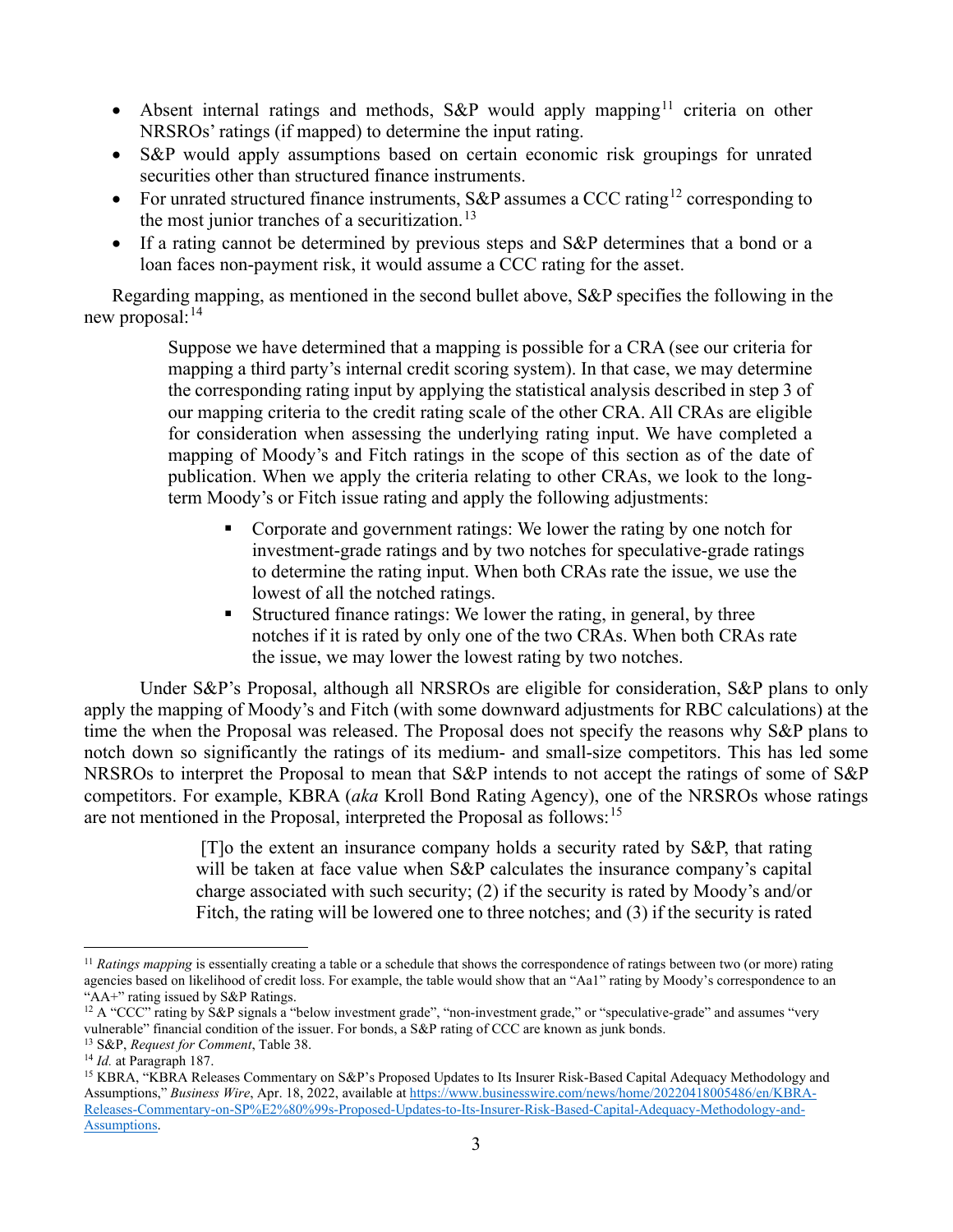by any other credit rating agency (CRA), the security will be notched down to as low as CCC, depending on asset class and country."

According to a J.P. Morgan Asset Management study of the proposal, amongst the assets reported by insurance companies, around 11% of the assets did not have S&P ratings but did have either Moody's or Fitch ratings.<sup>[16](#page-3-0)</sup> It also estimates that 2% of assets have ratings from NRSROs other than Moody's, S&P, and Fitch.<sup>[17](#page-3-1)</sup> About 68% of assets had an S&P rating and about 19% had no public rating at all.<sup>[18](#page-3-2)</sup>

### **Policy Considerations Related to S&P Proposal**

The practice of notching and S&P's Proposal regarding insurance company rating methodology has attracted much debate, including a recent comment from Department of Justice's Chief of Antitrust Division, stating that S&P's actions "could raise significant concerns that the Sherman Act has been—or will be—violated and warrant additional scrutiny by the Antitrust Division."<sup>[19](#page-3-3)</sup> As noted above, SEC Rule  $17g-6(a)(4)$  generally prohibits notching in structured products when it is engaged in for an anticompetitive purpose. But in practice, the rule is difficult to implement because although notching clearly has anticompetitive *effects*, it is difficult to demonstrate that the *purpose* of notching is anticompetitive.[20](#page-3-4) Because the credit rating of a company would affect its cost of financing, critics of notching postulate that the S&P Proposal appears to view the assets rated by other NRSROs as less creditworthy, thus incentivizing asset issuers to obtain ratings from  $S\&P^{21}$  $S\&P^{21}$  $S\&P^{21}$ . This practice potentially challenges the accuracy of securities pricing and could directly interfere with other NRSROs business operations, and their ability to compete and develop market share. Although the methodologies of all SECregistered NRSROs are publicly available (and the process of setting these methodologies (but not the content) are regulated and examined by the SEC), and the ratings (and the performance of these ratings) are publicly available, S&P staff have briefed the Committee that S&P still lacks adequate visibility into and confidene in the ratings of their competitors, particularly the medium and smaller NRSROs. In any case, the reasons why S&P plans to significantly mark down or notch down the ratings of its medium- and small-size competitors are not described in the Proposal.

#### **Random Assignment Rating Agency Mechanism**

In an attempt to help remedy the perceived issuer-payer model conflict of interest biases, the Dodd-Frank Act directed the SEC to study alternative approaches to NRSRO compensation. After the study, the SEC was authorized to do rulemaking for a system that randomly assigned NRSROs to do initial credit ratings and then provide subsequent ratings monitoring for structured finance products. The ensuing 2012 SEC staff study found that the random assignment model could mitigate issuer-payer conflicts but also might fail to do so because issuers could continue "rating shopping" and hire other NRSROs to provide supplemental credit ratings.<sup>[22](#page-3-6)</sup> Since then, the SEC has opted not to pursue any rulemaking on the random assignment mechanism.

<span id="page-3-0"></span><sup>&</sup>lt;sup>16</sup> J.P. Morgan Asset Management, *Proposed Changes to S&P's Insurance Capital Model—Getting Into the Details*, Mar. 24, 2022, available a[t https://am.jpmorgan.com/us/en/asset-management/institutional/investment-strategies/insurance/insights/s-and-p-proposed](https://am.jpmorgan.com/us/en/asset-management/institutional/investment-strategies/insurance/insights/s-and-p-proposed-capital-model-changes/)[capital-model-changes/#.](https://am.jpmorgan.com/us/en/asset-management/institutional/investment-strategies/insurance/insights/s-and-p-proposed-capital-model-changes/)

<span id="page-3-2"></span><span id="page-3-1"></span> $17$  Although J.P. Morgan also notes specifically that data limitations may have created underestimation for this share. <sup>18</sup> *Id.*

<span id="page-3-3"></span><sup>&</sup>lt;sup>19</sup> An Apr. 29, 2022 Letter from Jonathan Kanter, Assistant Attorney General, U.S. Department of Justice, Antitrust Division, available at https://www.justice.gov/atr/page/file/1497956/download (Accessed May 4, 2022).

<span id="page-3-4"></span><sup>&</sup>lt;sup>20</sup> Herwig Langohr and Patricia Langohr, *The Rating Agencies and Their Credit Ratings: What They Are, How They Work, and Why They are Relevant (John Wiley & Sons, 2010), p. 459.* 

<span id="page-3-5"></span><sup>&</sup>lt;sup>21</sup> Leah Nylen, "S&P Global 'Power Grab<sup>3</sup> Sparks Congressional Pushback," *Politico*, Feb. 25, 2022, available at [https://www.politico.com/news/2022/02/25/s-p-insurance-power-grab-sparks-rival-congressional-pushback-00010344.](https://www.politico.com/news/2022/02/25/s-p-insurance-power-grab-sparks-rival-congressional-pushback-00010344)

<span id="page-3-6"></span> $22$  SEC, "Report to Congress on Assigned Credit Ratings As Required by Section 939F of the Dodd-Frank Wall Street Reform and Consumer Protection Act," Dec. 2012, available a[t https://www.sec.gov/files/assigned-credit-ratings-study.pdf.](https://www.sec.gov/files/assigned-credit-ratings-study.pdf)